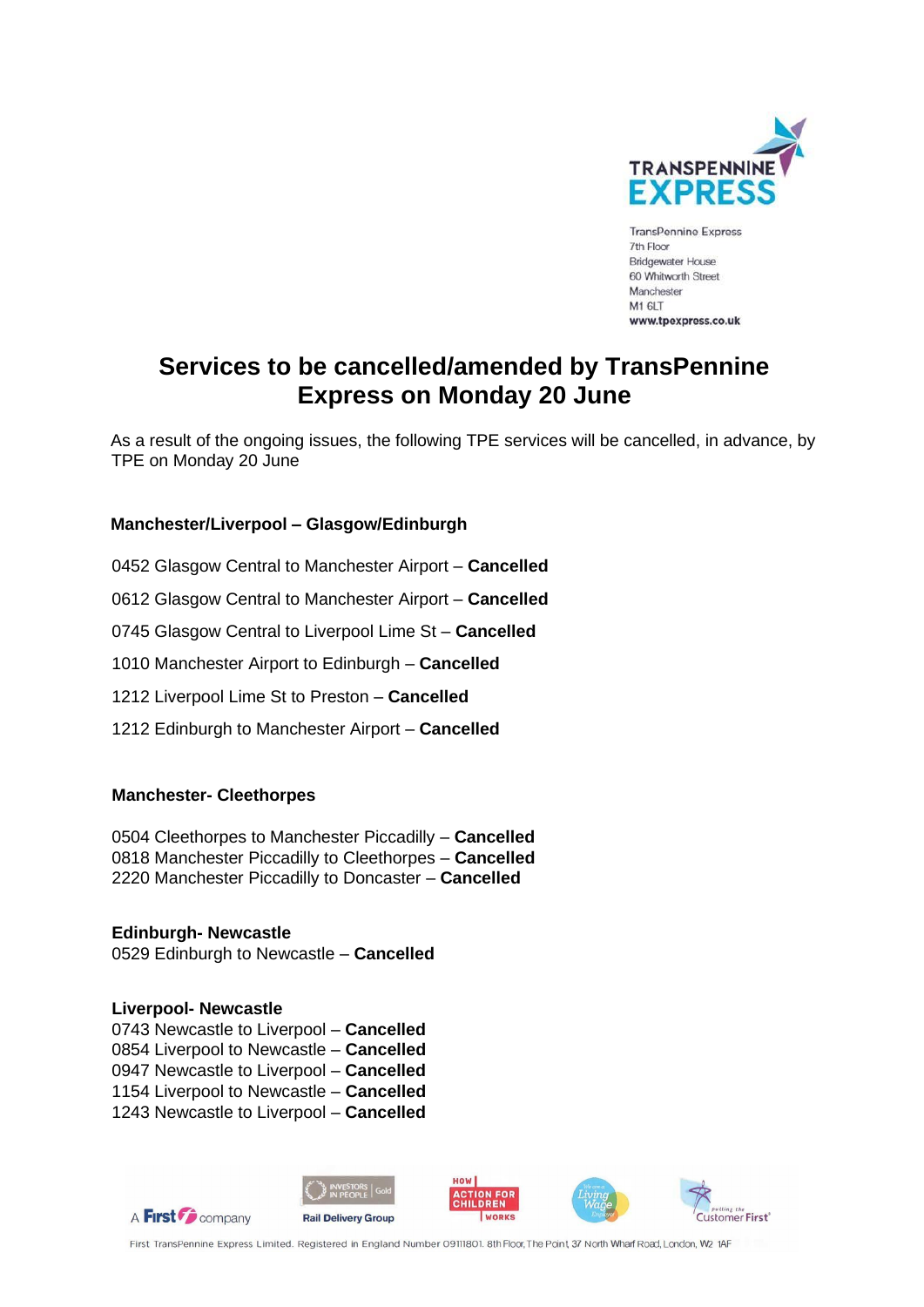1254 Liverpool to Newcastle – **Cancelled** 

#### **York- Newcastle**

0618 York to Newcastle – **Cancelled** 

#### **York- Manchester**

0134 York to Manchester Airport **– Cancelled**  0242 Manchester Piccadilly to York **– Cancelled** 0252 York to Manchester Airport **– Cancelled** 0458 York to Manchester Airport **– Cancelled** 2339 Manchester Airport to York **– Cancelled** 

## **Manchester- Huddersfield**

0554 Huddersfield to Manchester Piccadilly – **Cancelled** 

0800 Manchester Piccadilly to Huddersfield – **Cancelled** 

0853 Huddersfield to Manchester Piccadilly – **Cancelled** 

## **Manchester- Scarborough**

1534 Scarborough to Manchester Victoria **– Cancelled**

#### **Manchester Piccadilly- Hull**

0505 Hull to Manchester Piccadilly – **Cancelled**  0705 Hull to Manchester Piccadilly **– Cancelled**  0728 Manchester Piccadilly to Hull – **Cancelled**  1030 Manchester Piccadilly to Hull **– Cancelled**  1308 Hull to Manchester Piccadilly **– Cancelled** 

#### **Leeds-Hull**

0533 Leeds to Hull **– Cancelled** 

In addition, the following services will be amended

## **Manchester/Liverpool – Glasgow/Edinburgh**

0457 Manchester Piccadilly – Glasgow Central – **Starts at Carlisle** 0810 Manchester Airport to Edinburgh – **Terminates at Preston** 0906 Glasgow Central – Manchester Airport – **Terminates at Lancaster** 0910 Manchester Airport to Glasgow Central – **Starts at Preston** 1205 Glasgow Central to Liverpool – **Terminates at Lancaster**

1309 Glasgow Central to Manchester Airport – **Terminates at Preston**